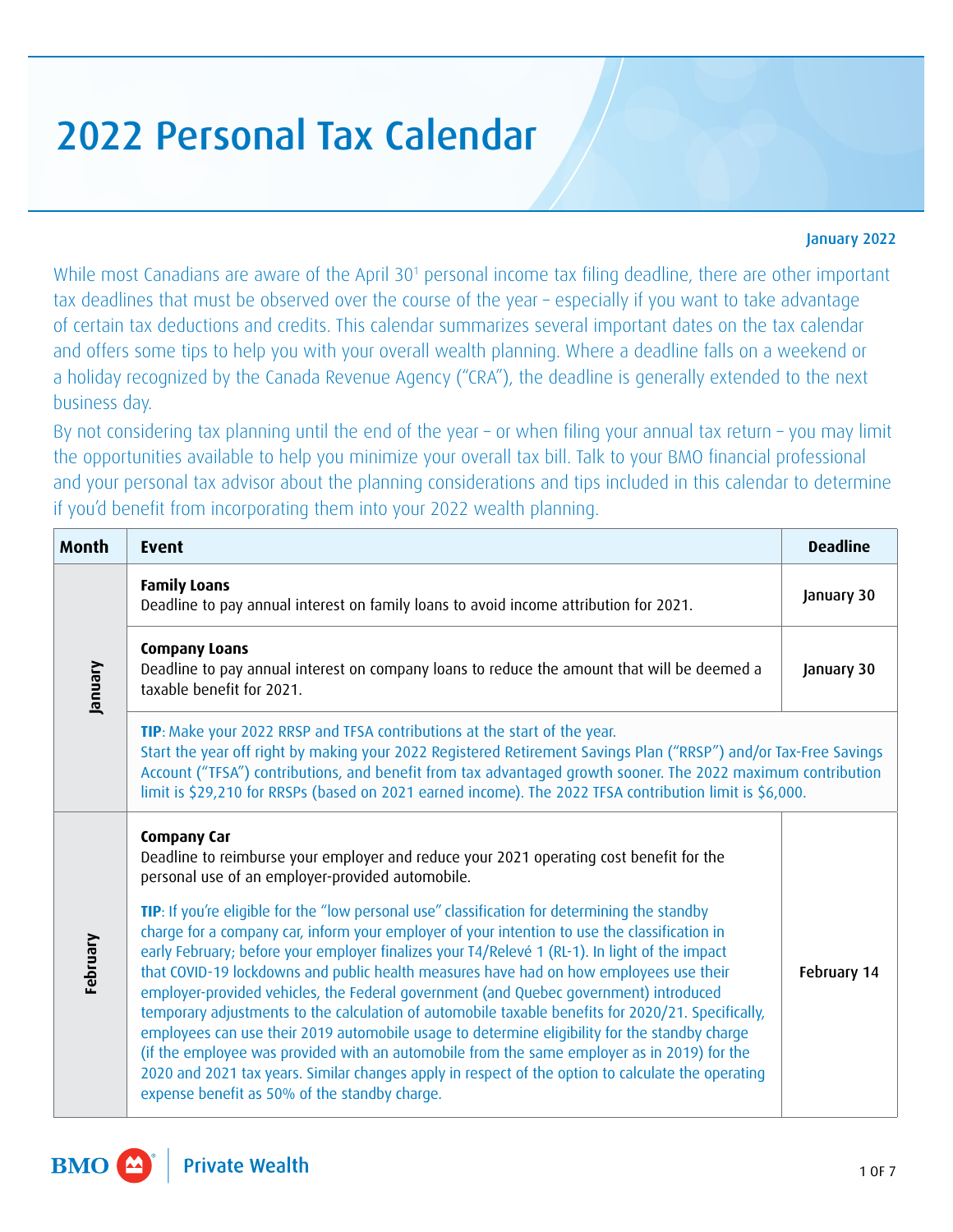| <b>Month</b> | <b>Event</b>                                                                                                                                                                                                                                                                                                                                                                                                                                                                                                                                                                      | <b>Deadline</b>    |
|--------------|-----------------------------------------------------------------------------------------------------------------------------------------------------------------------------------------------------------------------------------------------------------------------------------------------------------------------------------------------------------------------------------------------------------------------------------------------------------------------------------------------------------------------------------------------------------------------------------|--------------------|
| February     | T4/RL-1 Tax Slips<br>Deadline for employers to issue 2021 T4/RL-1 slips (Statement of Remuneration Paid) to employees.                                                                                                                                                                                                                                                                                                                                                                                                                                                            | <b>February 28</b> |
|              | Note: For Canadians who have received Federal COVID-19 benefits in 2021, such as the Canada Recovery Benefit<br>("CRB"), the Canada Recovery Sickness Benefit ("CRSB"), and the Canada Recovery Caregiving Benefit ("CRCB"),<br>the CRA will be issuing a T4A slip by the end of February to report these amounts received, as they are taxable.<br>Residents of Quebec will receive both a T4A and a RL-1 slip.                                                                                                                                                                  |                    |
|              | T4A/RL-2 and T5/RL-3 Tax Slips<br>Deadline for financial institutions to send 2021 T4A/RL-2 (Statement of Pension, Retirement,<br>Annuity, and Other Income) and T5/RL-3 (Statement of Investment Income) tax slips. Similarly,<br>trustees of family trusts should note the requirement to report the amount of interest paid on a<br>prescribed rate loan annually on a T5/RL-3 return (and issue the related T5/RL-3 slips), in respect<br>of the preceding year.                                                                                                              | <b>February 28</b> |
|              | Tip: While filing your income tax return early can be tempting, especially if you're expecting a refund, ensure you've<br>received all your tax slips before filing. If you receive tax slips after you file your return, you'll need to file a T1-ADJ/<br>TP-1R form to amend your tax return. Your tax slips and other tax documents are available on your BMO online<br>account portal.                                                                                                                                                                                        |                    |
| March        | <b>2021 RRSP Contribution Deadline</b><br>Deadline for making your RRSP contribution for the 2021 tax year. The maximum RRSP contribution<br>limit for 2021 is \$27,830, and any unused contribution room can be carried forward for use in future<br>years. To confirm your personal 2021 RRSP contribution limit refer to your 2020 Notice of Assessment,<br>available through the CRA's My Account eService at https://www.canada.ca/en/revenue-agency/<br>services/e-services/e-services-individuals/account-individuals.html.                                                | March 1            |
|              | Home Buyers' Plan/Lifelong Learning Plan Repayments<br>Deadline for making any required Home Buyers' Plan ("HBP") and Lifelong Learning Plan ("LLP")<br>repayments to your RRSP for 2021. If you fail to make your 2021 HBP/LLP repayment, the unpaid<br>amount must be claimed as taxable income on your 2021 income tax return.<br>TIP: HBP/LLP repayments can be made by designating an RRSP contribution as a HBP or LLP repayment<br>on Schedule 7 of your 2021 income tax return. Note that the HBP withdrawal limit was recently<br>increased to \$35,000 (from \$25,000). | March 1            |
|              | <b>Quarterly Income Tax Instalment Payment</b><br>Deadline for first quarter income tax instalments for individuals required to make quarterly<br>payments. If your estimated net income tax payable for the current year, and either of the two<br>preceding tax years, exceeds \$3,000 (\$1,800 for Quebec residents), you may be required to pay<br>quarterly income tax instalments.                                                                                                                                                                                          | March 15           |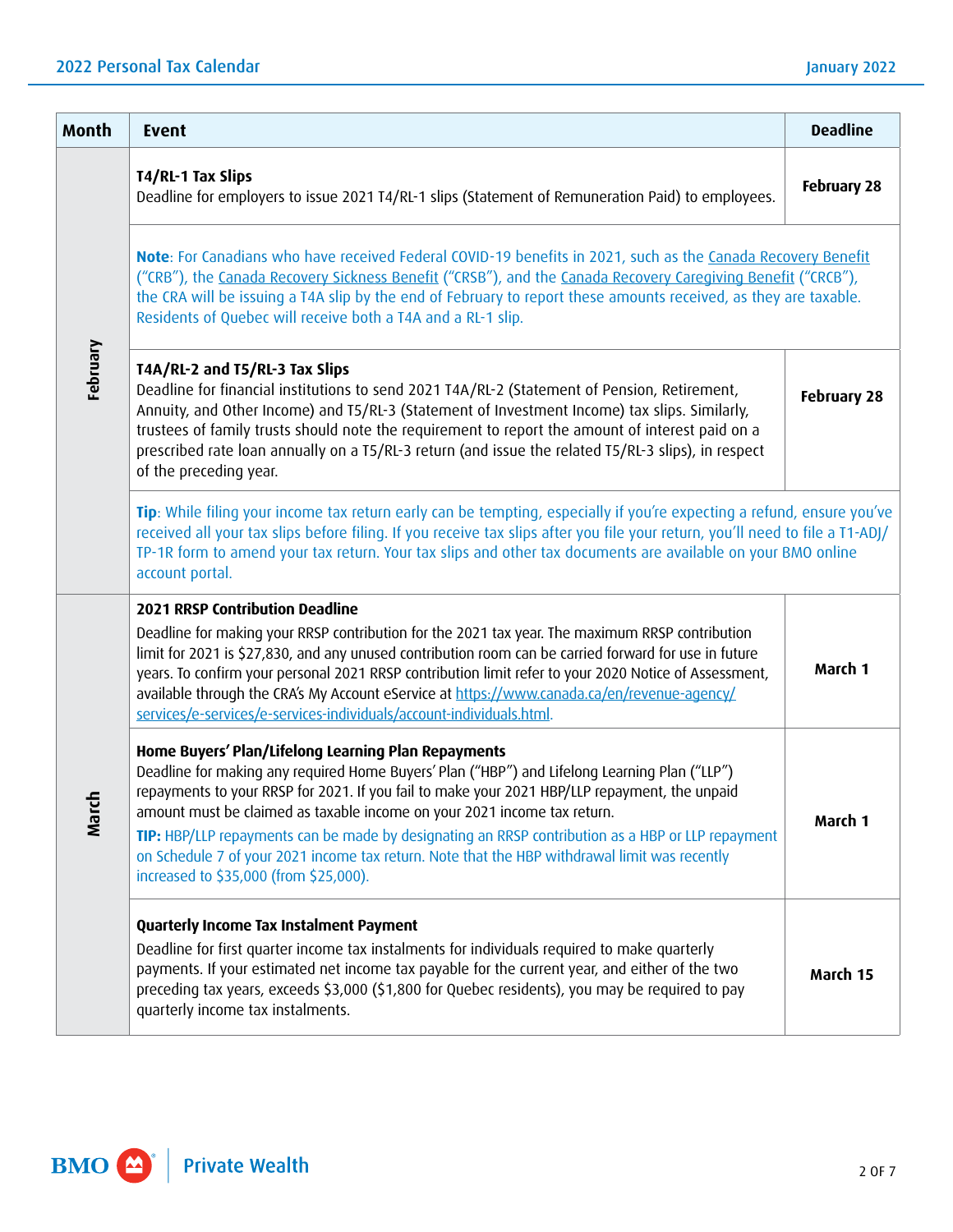| <b>Month</b> | <b>Event</b>                                                                                                                                                                                                                                                                                                                                                                                                                                                                                                                                                                                                                                                                                                                                                                                                                                                                                                                                                                                                                                                                                                                                              | <b>Deadline</b>       |
|--------------|-----------------------------------------------------------------------------------------------------------------------------------------------------------------------------------------------------------------------------------------------------------------------------------------------------------------------------------------------------------------------------------------------------------------------------------------------------------------------------------------------------------------------------------------------------------------------------------------------------------------------------------------------------------------------------------------------------------------------------------------------------------------------------------------------------------------------------------------------------------------------------------------------------------------------------------------------------------------------------------------------------------------------------------------------------------------------------------------------------------------------------------------------------------|-----------------------|
| March        | <b>Trusts</b><br>Deadline for filing a 2021 tax return for trusts with a December 31 year end.<br>New trust reporting rules <sup>2</sup><br>The 2018 Federal budget introduced new tax return filing and information reporting requirements<br>for many trusts (with some exceptions) that are proposed to come into effect for trust taxation years<br>ending on or after December 31, 2021, with penalties for non-compliance. In particular, the new<br>trust reporting rules will create a requirement to file a T3 "Trust Income Tax and Information Return"<br>for certain trusts which were previously exempt from this filing requirement. In addition, these new<br>rules will require substantial additional disclosures when filing the T3 income tax returns, requiring<br>many trustees to collect and disclose personal information of the settlors, trustees, beneficiaries and<br>other individuals who may have the ability to exert control over trustee decisions (e.g. a protector).<br>For more information, please ask your BMO financial professional for a copy of the publication, New<br>Tax Reporting Requirements for Trusts. | March 31              |
|              | T3/RL-16 Tax Slips <sup>3</sup><br>Deadline for financial institutions to send 2021 T3/RL-16 slips (Statement of Trust Income<br>Allocations and Designations).                                                                                                                                                                                                                                                                                                                                                                                                                                                                                                                                                                                                                                                                                                                                                                                                                                                                                                                                                                                           | March 31              |
|              | T5013/RL-15 Tax Slips <sup>3</sup><br>Deadline for financial institutions to send 2021 T5013/RL-15 slips (Statement of Partnership Income).                                                                                                                                                                                                                                                                                                                                                                                                                                                                                                                                                                                                                                                                                                                                                                                                                                                                                                                                                                                                               | March 31              |
|              | <b>FBAR Reporting for U.S. Citizens</b><br>Deadline for U.S. citizens to file a 2021 Report of Foreign Bank and Financial Accounts ("FBAR")<br>FinCEN Form 114 with the IRS to provide details on any foreign bank accounts and other financial<br>accounts held outside the U.S. Please note that the deadline can be extended by six months to<br>October 15, 2022.                                                                                                                                                                                                                                                                                                                                                                                                                                                                                                                                                                                                                                                                                                                                                                                     | April 15              |
| April        | U.S. Individual Income Tax Returns for U.S. Citizens Living in Canada<br>If you are a U.S. citizen, you must file a 2021 U.S. individual income tax return with the Internal<br>Revenue Service ("IRS"). This is in addition to your Canadian income tax return that you must file<br>as a Canadian resident by April 30.                                                                                                                                                                                                                                                                                                                                                                                                                                                                                                                                                                                                                                                                                                                                                                                                                                 |                       |
|              | TIP: U.S. citizens living abroad are granted an automatic two-month extension (i.e., June 15) to file<br>their U.S. income tax return. While interest may be charged on payments made after April 18, the<br>IRS will not assess any late payment penalties for amounts owing that are paid by June 15.                                                                                                                                                                                                                                                                                                                                                                                                                                                                                                                                                                                                                                                                                                                                                                                                                                                   | April 18              |
|              | <b>Personal Income Tax Returns</b><br>The April 30 deadline for filing your Canadian (or Quebec) personal income tax return (excluding<br>self-employed individuals and their spouses or common-law partners) will be extended to<br>Monday, May 2 (since April 30 falls on a Saturday). This is also the deadline for payment of any<br>taxes owing to the CRA (or Revenu Québec) for 2021 for all individuals.                                                                                                                                                                                                                                                                                                                                                                                                                                                                                                                                                                                                                                                                                                                                          | April 30 <sup>1</sup> |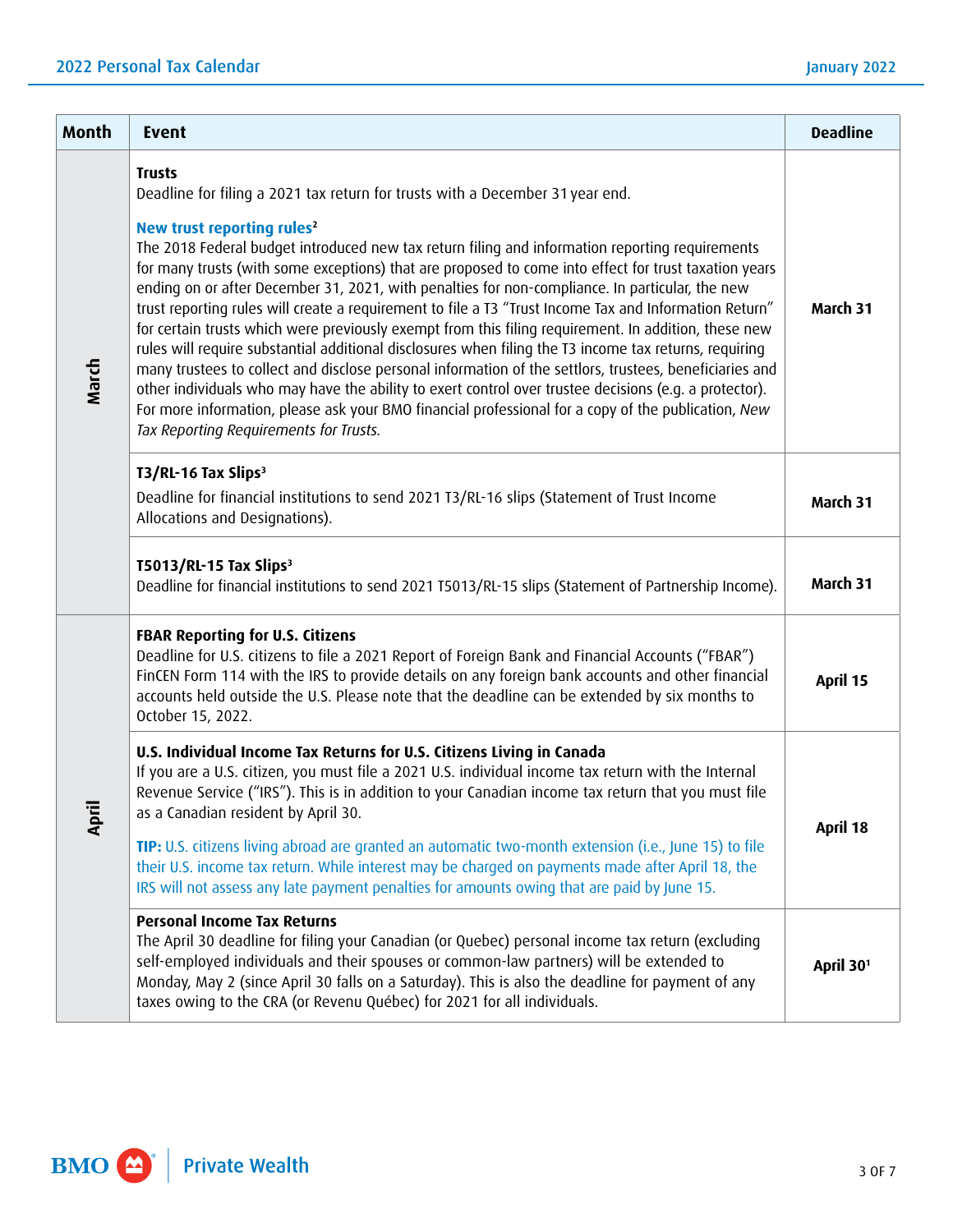| <b>Month</b> | <b>Event</b>                                                                                                                                                                                                                                                                                                                                                                                                                                                                                                                                                                                                                                                                                                                                                                                                                                                                                                                                                                                                                          | <b>Deadline</b> |  |
|--------------|---------------------------------------------------------------------------------------------------------------------------------------------------------------------------------------------------------------------------------------------------------------------------------------------------------------------------------------------------------------------------------------------------------------------------------------------------------------------------------------------------------------------------------------------------------------------------------------------------------------------------------------------------------------------------------------------------------------------------------------------------------------------------------------------------------------------------------------------------------------------------------------------------------------------------------------------------------------------------------------------------------------------------------------|-----------------|--|
|              | Planning Consideration: Children with earned income<br>Unused RRSP contribution room can be carried forward indefinitely. File a personal income tax return for children<br>with "earned income" (e.g., from a part-time job) so they can start accumulating RRSP contribution room.                                                                                                                                                                                                                                                                                                                                                                                                                                                                                                                                                                                                                                                                                                                                                  |                 |  |
| April        | TIP: As in 2020, the CRA will again allow employees with modest expenses as a result of working from home<br>in 2021 due to COVID-19 to claim a flat deductible amount without the need to track detailed expenses. The<br>allowable amount is based on the amount of time spent working from home and will generally not require a<br>signed form from employers. Employees who worked from home more than 50% of the time over a period of at<br>least four consecutive weeks in 2021 due to COVID-19, will be eligible to claim a (temporary) flat rate deduction<br>of \$2 for each day they worked at home in that period, plus any other days they worked from home in 2021<br>due to COVID-19 up to a maximum of \$500 (versus \$400 in 2020). Employees with larger claims for home office<br>expenses can still choose to use the existing detailed method to calculate their home office expenses deduction.<br>Revenu Québec will again parallel these Federal changes for Quebec provincial income tax purposes for 2021. |                 |  |
| VeW          | Planning Consideration: Putting your income tax refund to work<br>If you receive an income tax refund in 2022, use the funds to make your 2022 RRSP/TFSA contribution or pay<br>down debt.                                                                                                                                                                                                                                                                                                                                                                                                                                                                                                                                                                                                                                                                                                                                                                                                                                            |                 |  |
|              | Income Tax Returns for Self-Employed Individuals<br>Deadline for filing a 2021 income tax return if you (or your spouse or common-law partner) are self-<br>employed. Please note that any personal income taxes owing to the CRA or Revenu Québec are due<br>April 30.1                                                                                                                                                                                                                                                                                                                                                                                                                                                                                                                                                                                                                                                                                                                                                              | June 15         |  |
|              | Quarterly Income Tax Instalment Payment<br>Deadline for second quarter income tax instalments for individuals required to make quarterly<br>payments.                                                                                                                                                                                                                                                                                                                                                                                                                                                                                                                                                                                                                                                                                                                                                                                                                                                                                 | June 15         |  |
|              | <b>Planning Consideration: Review your estate plan</b>                                                                                                                                                                                                                                                                                                                                                                                                                                                                                                                                                                                                                                                                                                                                                                                                                                                                                                                                                                                |                 |  |
| June         | Review your estate plan regularly to ensure it continues to meet the needs of you and your family. At a minimum,<br>your estate plan should include:                                                                                                                                                                                                                                                                                                                                                                                                                                                                                                                                                                                                                                                                                                                                                                                                                                                                                  |                 |  |
|              | • An up-to-date Will that reflects your intentions and names an appropriate executor(s);<br>• A Continuing or Enduring Power of Attorney for Property in the event of mental or physical incapacity; and<br>• A Power of Attorney for Personal Care to address medical and physical care decisions.                                                                                                                                                                                                                                                                                                                                                                                                                                                                                                                                                                                                                                                                                                                                   |                 |  |
|              | Further, your estate plan should be reviewed whenever there is a change to your personal situation, such as<br>a birth, death, incapacity, retirement, marriage, divorce, change in residency, attainment of age of majority,<br>significant increase or decrease in wealth, or sale of a business.                                                                                                                                                                                                                                                                                                                                                                                                                                                                                                                                                                                                                                                                                                                                   |                 |  |
|              | In Quebec an executor is referred to as a liquidator and a Power of Attorney is referred to as a mandate. The<br>impact of Quebec family law and Quebec law regarding the designation of beneficiaries on registered plans<br>requires special consideration.                                                                                                                                                                                                                                                                                                                                                                                                                                                                                                                                                                                                                                                                                                                                                                         |                 |  |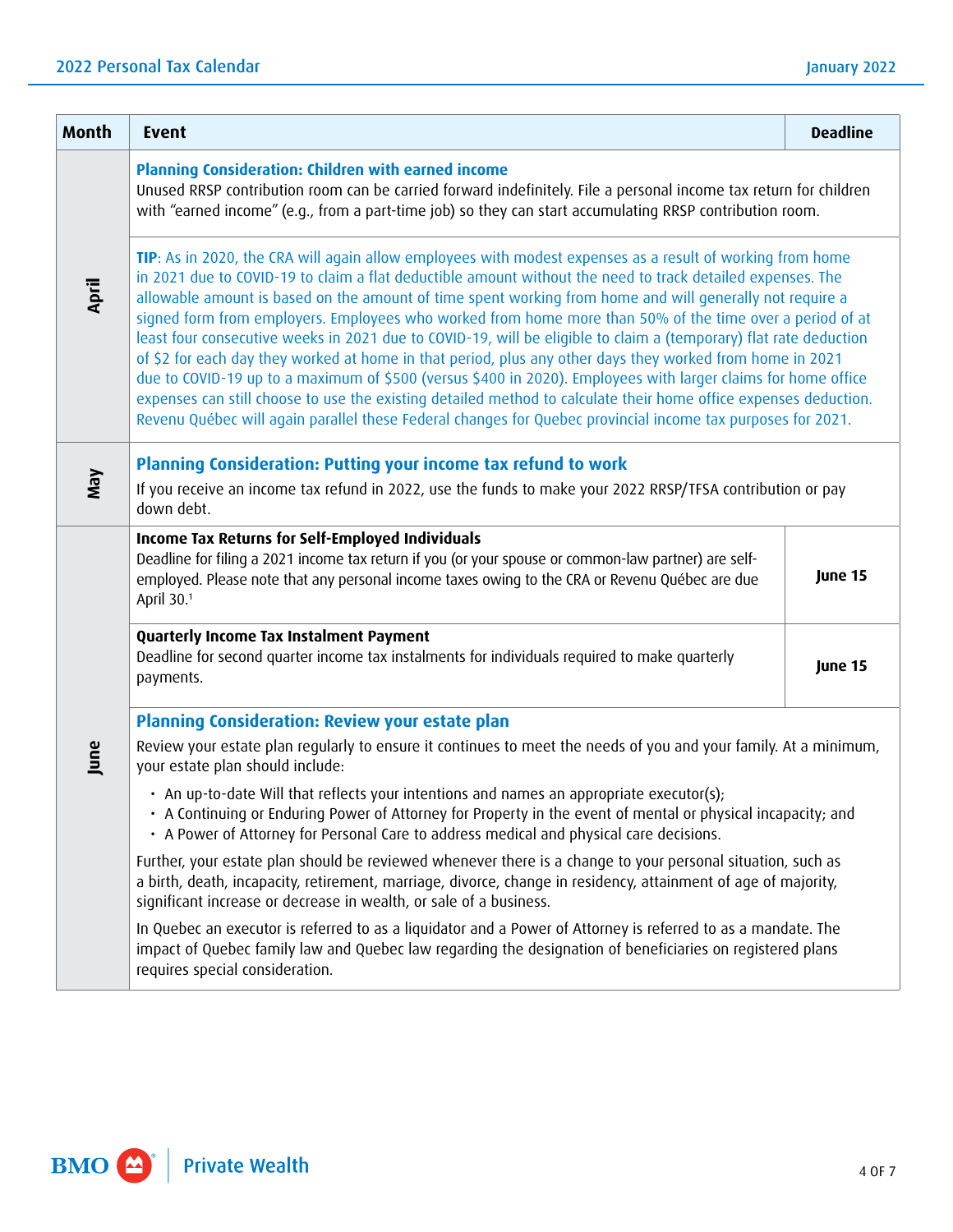| <b>Month</b>   | <b>Event</b>                                                                                                                                                                                                                                                                                                                                                                                                                                                                                                                                                                                                                                                                                                                                                                                                                                                                                                                                                                                                                                                                                          | <b>Deadline</b> |
|----------------|-------------------------------------------------------------------------------------------------------------------------------------------------------------------------------------------------------------------------------------------------------------------------------------------------------------------------------------------------------------------------------------------------------------------------------------------------------------------------------------------------------------------------------------------------------------------------------------------------------------------------------------------------------------------------------------------------------------------------------------------------------------------------------------------------------------------------------------------------------------------------------------------------------------------------------------------------------------------------------------------------------------------------------------------------------------------------------------------------------|-----------------|
| June           | Recent Changes to the Taxation of Employee Stock Options<br>Recently-enacted tax legislation implements significant changes to Canada's beneficial employee stock option<br>tax treatment by applying a \$200,000 annual limit (per vesting year) on certain employee stock option grants<br>(based on the fair market value of the underlying shares at the time the options are granted) that can receive<br>tax-preferred treatment (i.e., 50% taxable). Employee stock options above the limit will be subject to the new<br>employee stock option tax rules (i.e., full taxation of the employment benefit). However, employee stock options<br>granted by Canadian-controlled private corporations ("CCPCs"), and non-CCPC employers with annual gross<br>revenues of \$500 million or less, will not be subject to the new limit.<br>These changes apply to employee stock options granted after June 2021. Given the significant potential impact of<br>these recent changes, affected individuals (and employers) should consult with their tax advice for specific advice<br>and direction. |                 |
| Jnly           | <b>Planning Consideration: Income-splitting opportunities</b><br>Under the Canadian tax system the more you earn, the more you pay in income taxes on incremental dollars earned.<br>With this in mind, it may make sense to spread income among family members who are taxed at lower marginal rates<br>to reduce your family's overall tax burden, subject to the income attribution rules. Common income-splitting strategies<br>to consider include: <sup>4</sup><br>• An interest-bearing loan at the prescribed interest rate to family members in a lower tax bracket<br>• Pension income-splitting between spouses (or common-law partners); and<br>· Gifts to adult children or other adult family members (other than a spouse or common-law partner); and<br>· Gifts to a minor child - directly or through a trust structure - to acquire investments that generate only capital gains.                                                                                                                                                                                                   |                 |
| August         | Planning Consideration: Planning for your child's post-secondary education<br>As the new school year approaches, consider whether your family's education plan would receive a passing grade.<br>Starting a dedicated education savings plan while children are still young helps ensure you have the funds necessary<br>when they begin their post-secondary studies. What's right for your situation depends on many factors, including<br>disposable income, whether financial assistance will be provided by other family members (such as grandparents),<br>the ages and number of children involved, and the options for your savings if your child doesn't pursue a formal post-<br>secondary education program.                                                                                                                                                                                                                                                                                                                                                                               |                 |
| ē<br>Septemb   | Quarterly Income Tax Instalment Payment<br>Deadline for third quarter income tax instalments for individuals required to make quarterly payments.                                                                                                                                                                                                                                                                                                                                                                                                                                                                                                                                                                                                                                                                                                                                                                                                                                                                                                                                                     | September 15    |
| <b>October</b> | <b>Planning Consideration: Your RRSP maturity options</b><br>If you turned or will be turning age 71 in 2022, or are planning to retire next year and will be using your RRSP to<br>supplement your pension and government benefits, make sure you've considered your RRSP maturity options. You can<br>withdraw the cash proceeds from your RRSP, purchase a Life Annuity, or transfer your RRSP to a Registered Retirement<br>Income Fund ("RRIF"). A RRIF may be your best choice if you want to continue to manage your investments and give<br>yourself maximum flexibility in terms of structuring your retirement income. You are required to withdraw a minimum<br>amount each year and can choose when and how your withdrawals are paid.                                                                                                                                                                                                                                                                                                                                                    |                 |
|                | If you're age 65 or older, RRIF payments are eligible for the \$2,000 Federal Pension Income Tax Credit, and for pension<br>income-splitting with your spouse or common-law partner.                                                                                                                                                                                                                                                                                                                                                                                                                                                                                                                                                                                                                                                                                                                                                                                                                                                                                                                  |                 |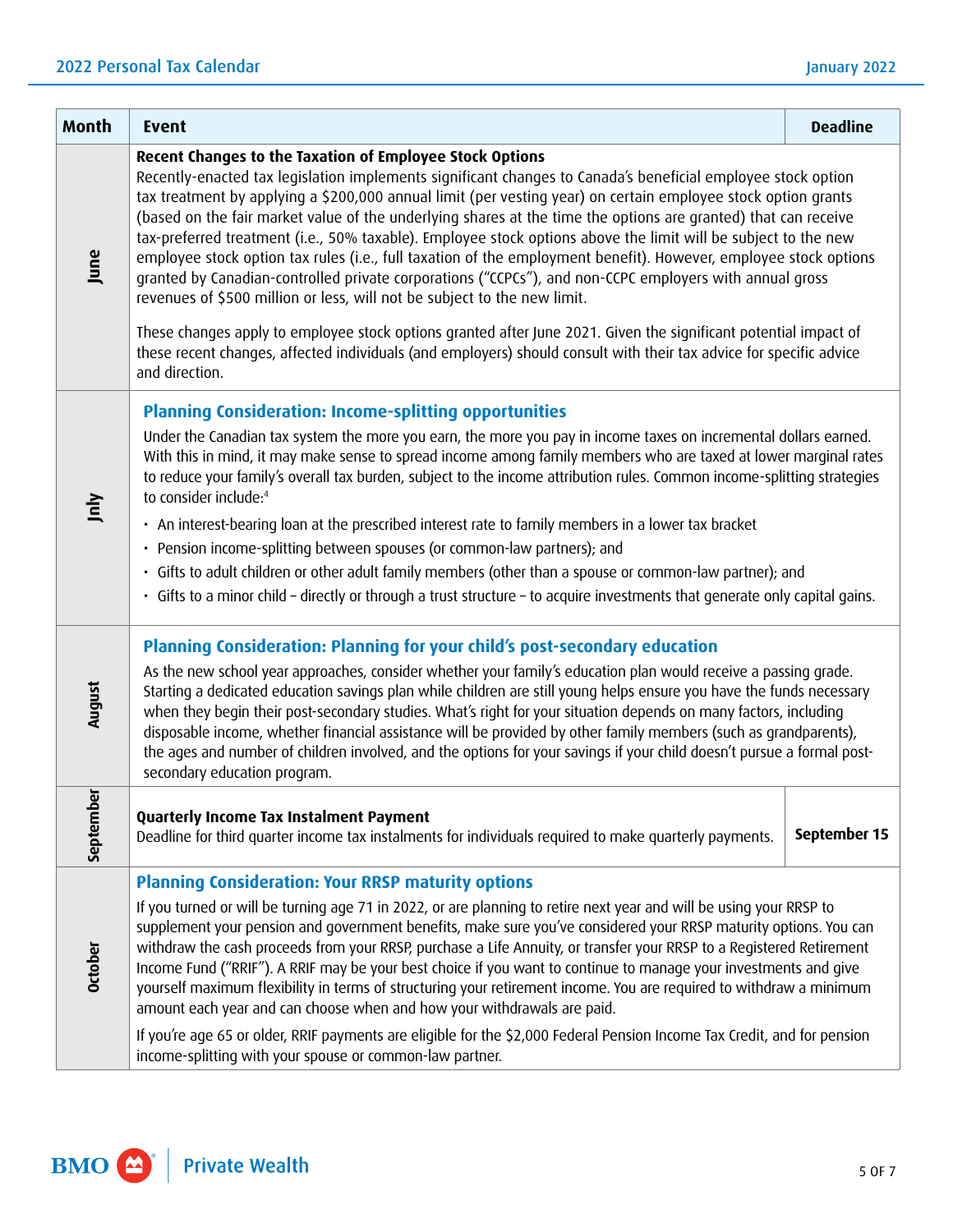| <b>Month</b> | <b>Event</b>                                                                                                                                                                                                                                                                                                                                                                                                                                                                                                                                                                                                                                                                                                                    | <b>Deadline</b>          |
|--------------|---------------------------------------------------------------------------------------------------------------------------------------------------------------------------------------------------------------------------------------------------------------------------------------------------------------------------------------------------------------------------------------------------------------------------------------------------------------------------------------------------------------------------------------------------------------------------------------------------------------------------------------------------------------------------------------------------------------------------------|--------------------------|
| November     | <b>Planning Consideration: Tax-loss selling</b><br>You have until late December to sell a security for settlement in 2022; however, you should review your non-<br>registered investment portfolio earlier to consider the sale of securities with accrued losses before the end of the<br>year to offset capital gains realized in the year, or in the three previous taxation years (if net capital loss is created<br>in current year). Be aware of the superficial loss rule that will deny the capital loss on the sale of an investment<br>if repurchased within 30 days by you, your spouse (or common-law partner), or another affiliated entity (if the<br>investment is still held at the end of this 30-day period). |                          |
| December     | Quarterly Income Tax Instalment Payment<br>Deadline for fourth quarter income tax instalments for individuals required to make quarterly payments.                                                                                                                                                                                                                                                                                                                                                                                                                                                                                                                                                                              | December 15              |
|              | <b>Trades Settling in 2022</b><br>The expected last buy/sell date for securities to settle in calendar year 2022 (based on trade date<br>plus two business days).                                                                                                                                                                                                                                                                                                                                                                                                                                                                                                                                                               | <b>December 28</b>       |
|              | <b>Charitable Donations</b><br>Deadline for making a charitable donation that can be claimed for the 2022 tax year. The Federal<br>tax credit (on donations exceeding \$200) is calculated at the top marginal rate, regardless of your<br>personal tax rate. <sup>5</sup>                                                                                                                                                                                                                                                                                                                                                                                                                                                      |                          |
|              | TIP: Donate appreciated publicly-traded securities instead of cash for enhanced tax savings.<br>Further, combine all charitable donations for you and your spouse (or common-law partner) and<br>claim these on one income tax return for maximum tax savings.                                                                                                                                                                                                                                                                                                                                                                                                                                                                  | December 31 <sup>6</sup> |
|              | RRSP Conversion for Individuals Turning Age 71 in 2022<br>Deadline for collapsing your RRSP if you turned 71 in 2022. If you have unused RRSP contribution<br>room available, consider making your 2022 RRSP contribution before collapsing your RRSP by the<br>end of the year. In addition, if you received earned income in 2022 that will generate RRSP<br>contribution room for 2023, consider making a 2023 RRSP contribution early - in December 2022 -<br>before collapsing your RRSP. While you'll be charged a 1% penalty tax for the month of December,<br>the tax savings on your RRSP contribution (which can be claimed on your 2023 tax return) should<br>exceed the penalty tax.                                | December 31 <sup>6</sup> |
|              | <b>Tax Deductions and Credits Deadline</b><br>The final payment date in order to receive a 2022 tax deduction or credit for expenses such as<br>childcare, medical and tuition tax credits.                                                                                                                                                                                                                                                                                                                                                                                                                                                                                                                                     |                          |
|              | TIP: To maximize the medical expense credit, combine all medical expenses for you and your<br>family on one income tax return and choose the 12-month period ending in 2022 that contains<br>the most expenses.                                                                                                                                                                                                                                                                                                                                                                                                                                                                                                                 | December 31 <sup>6</sup> |
|              | <b>Planning Consideration: TFSA withdrawal</b><br>If you're planning a withdrawal from your TFSA, consider making the withdrawal in December instead of waiting until<br>the new year. That way, the amount withdrawn in 2022 will be added back to your available TFSA contribution room<br>on January 1, 2023.                                                                                                                                                                                                                                                                                                                                                                                                                |                          |